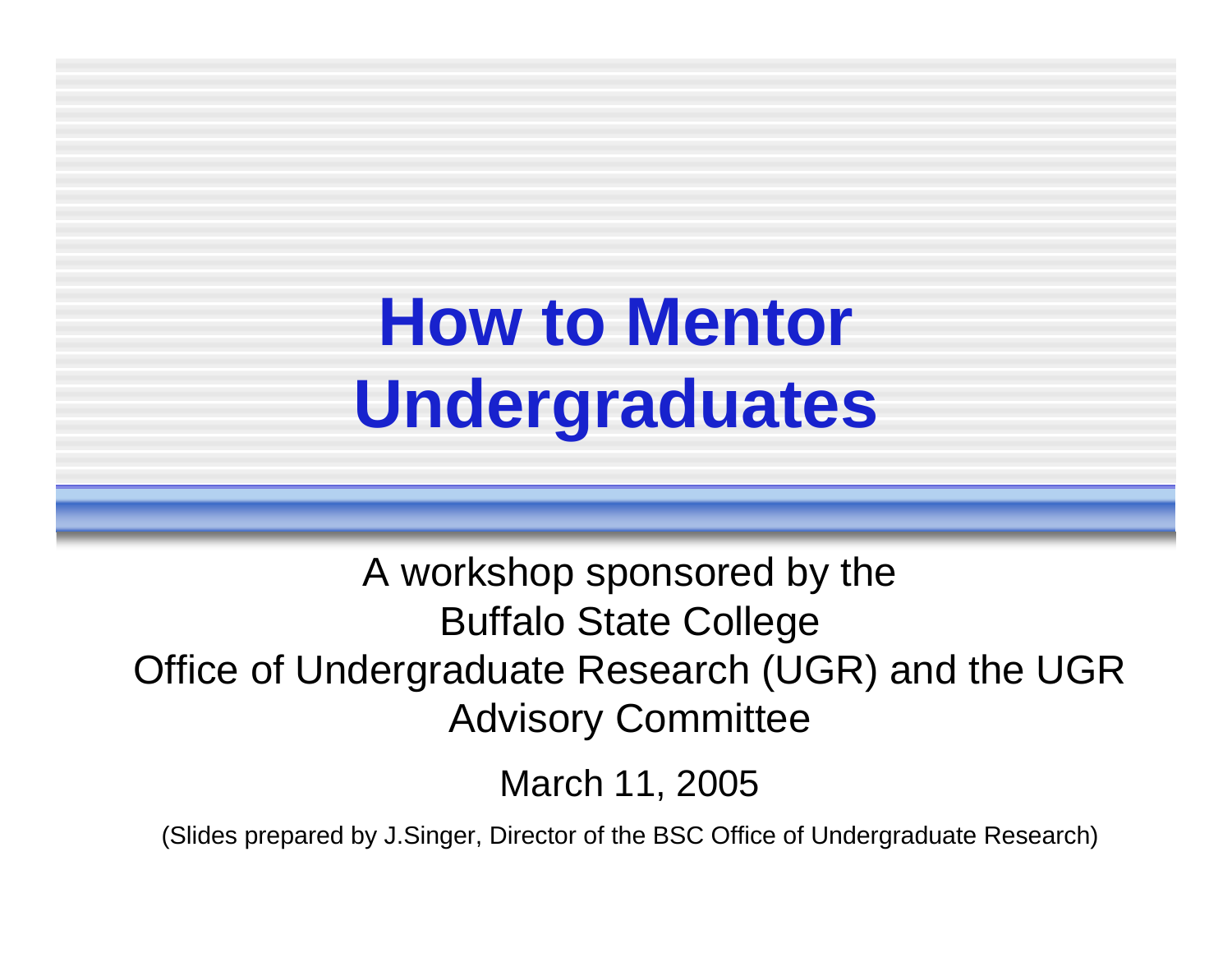## **What is Mentoring?**

•• Involves a relationship between a faculty member and student in which the faculty member (mentor) encourages and guides the student's personal growth and academic development, while providing support and assistance as the student works through the challenges of academic life. (from Malachowski, CUR Quarterly, December 1996)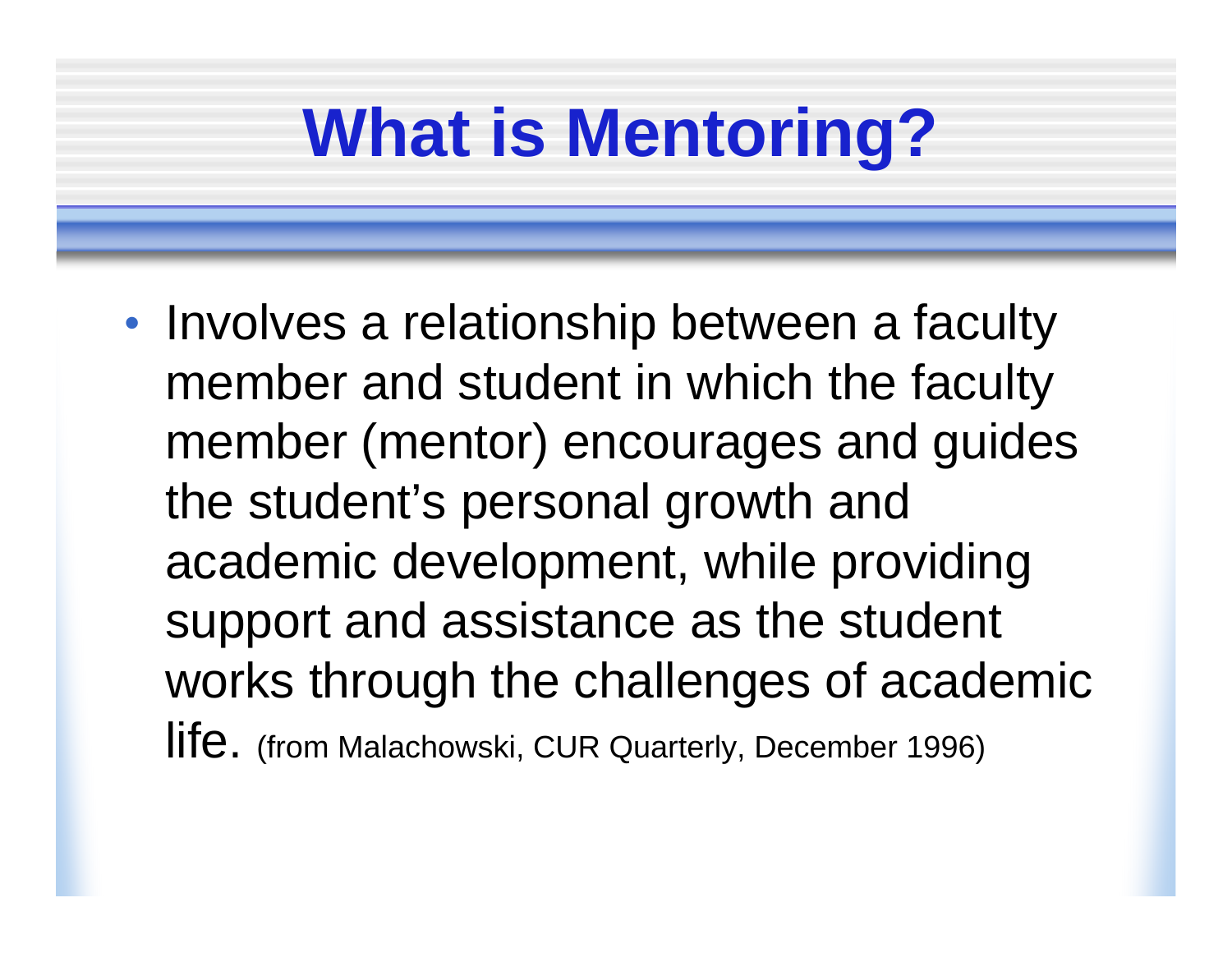#### **Expectations**

- $\bullet$ Mentoring students is an educational activity.
- • Undergraduate students, while very capable, are not at the same level as graduate students and mentors need to be realistic about their students' abilities and level of independence.
- Mentors need to make adjustments for students' varying levels of preparation, skills, and abilities.
- • Mentoring takes time - important to communicate frequently and clearly about the project and expectations for outcomes.
- • Mentors letters of recommendation are very important to students as they apply to graduate programs and/or job

(adapted from "How to Mentor Undergraduate Researchers", C.A. Merkel and S.M. Baker, CUR, 2002)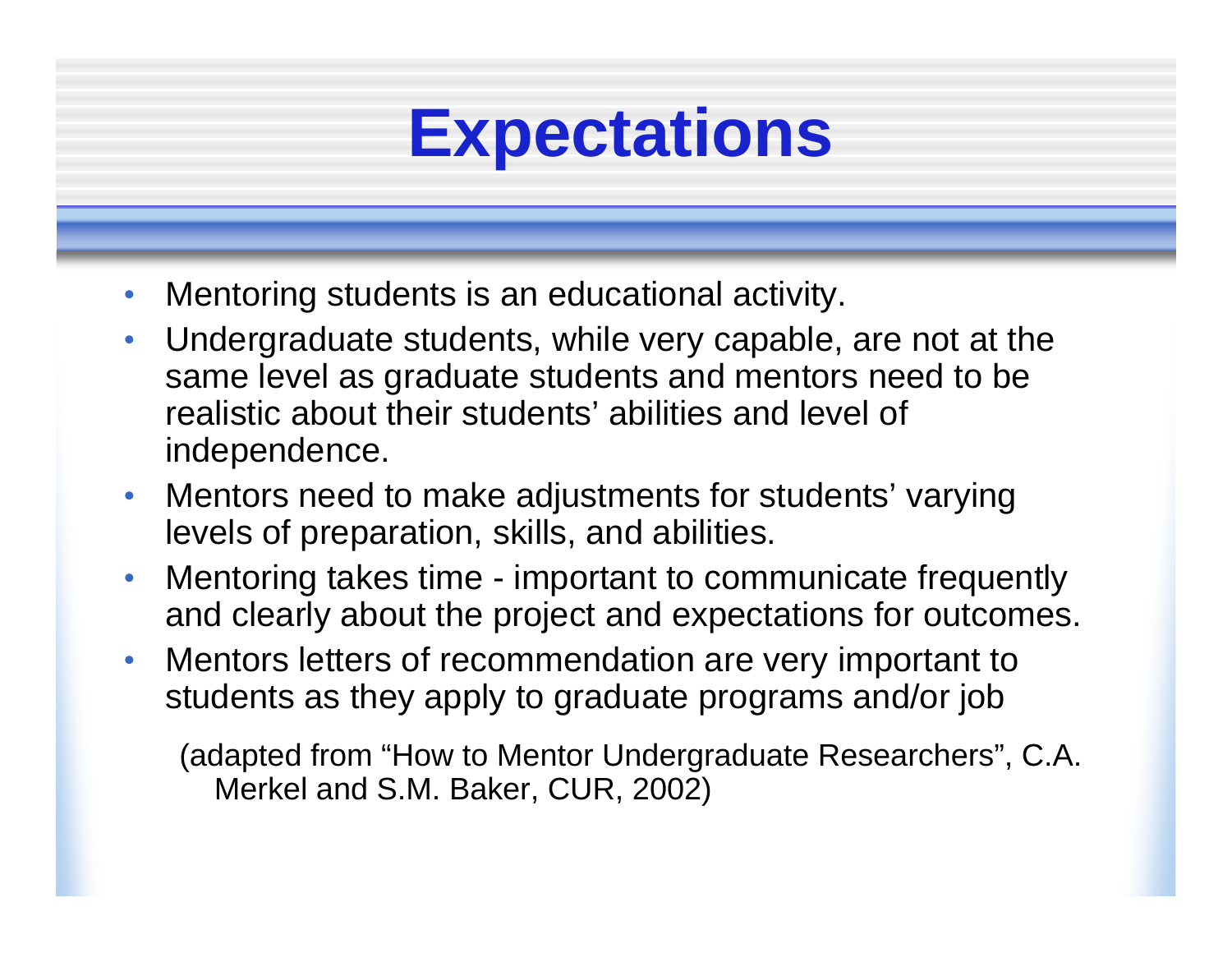#### **What Students Expect**

- According to several studies and interviews with students conducting undergraduate research, students report that the most important aspect of the experience is the relationship they formed with their faculty mentor.
- Students may also expect to make a significant contribution as an outcome of their project.

(from "The Mentoring Role in Undergraduate Research Projects", M.Malachowski, CUR Quarterly, Dec 1996)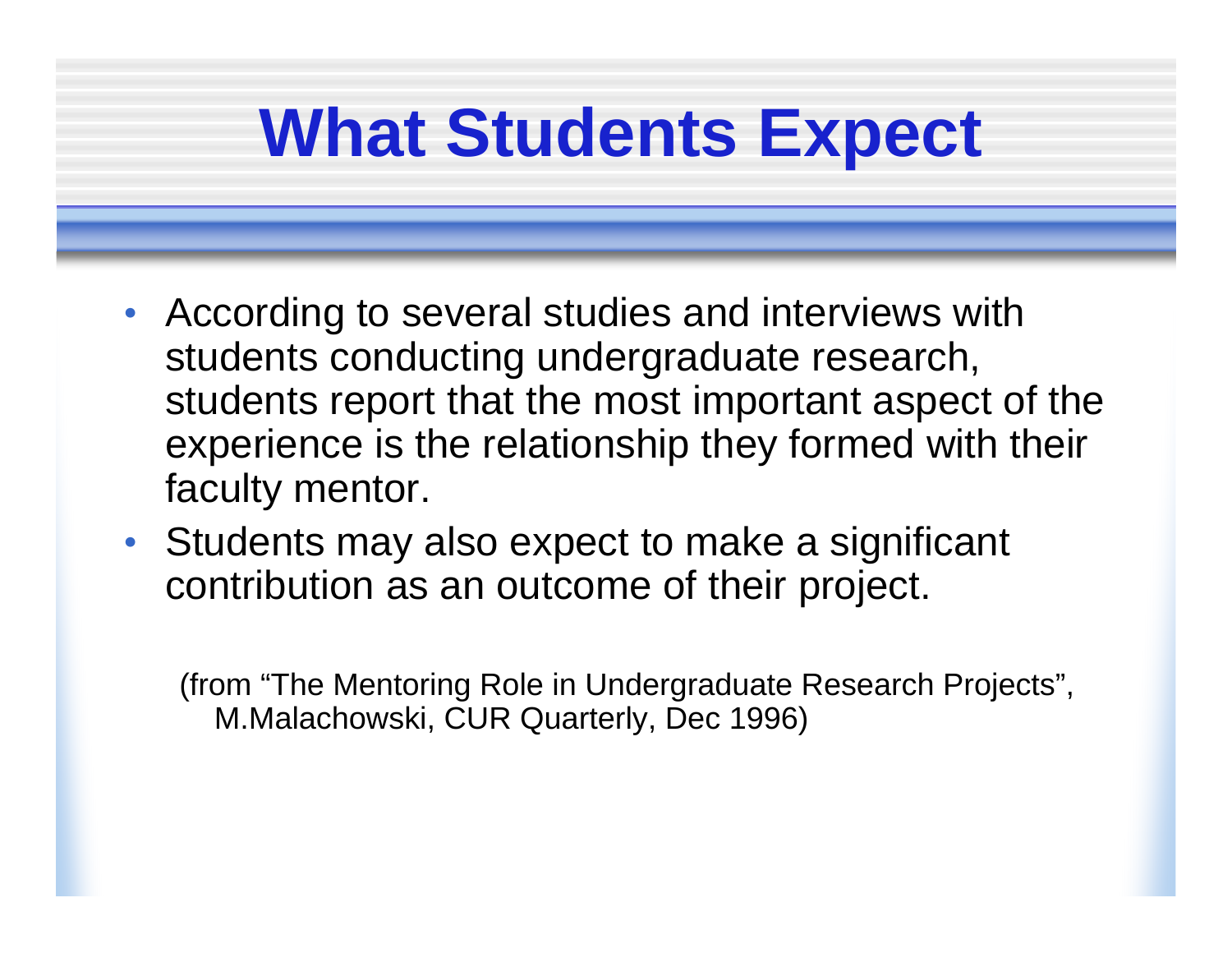#### **Elements of Mentoring**

- Appreciation of varying level of students' background and preparation to undertake research, scholarly and/or creative activity.
- While some aspects of mentoring may be broadly applicable to all mentors-mentees, the nature of this relationship is adapted to individuals.
- • Attributes of a good mentor are interested and supportive toward students, patient, positive personality characteristics, knowledgeable, and giving.

(from "The Mentoring Role in Undergraduate Research Projects", M.Malachowski, CUR Quarterly, Dec 1996)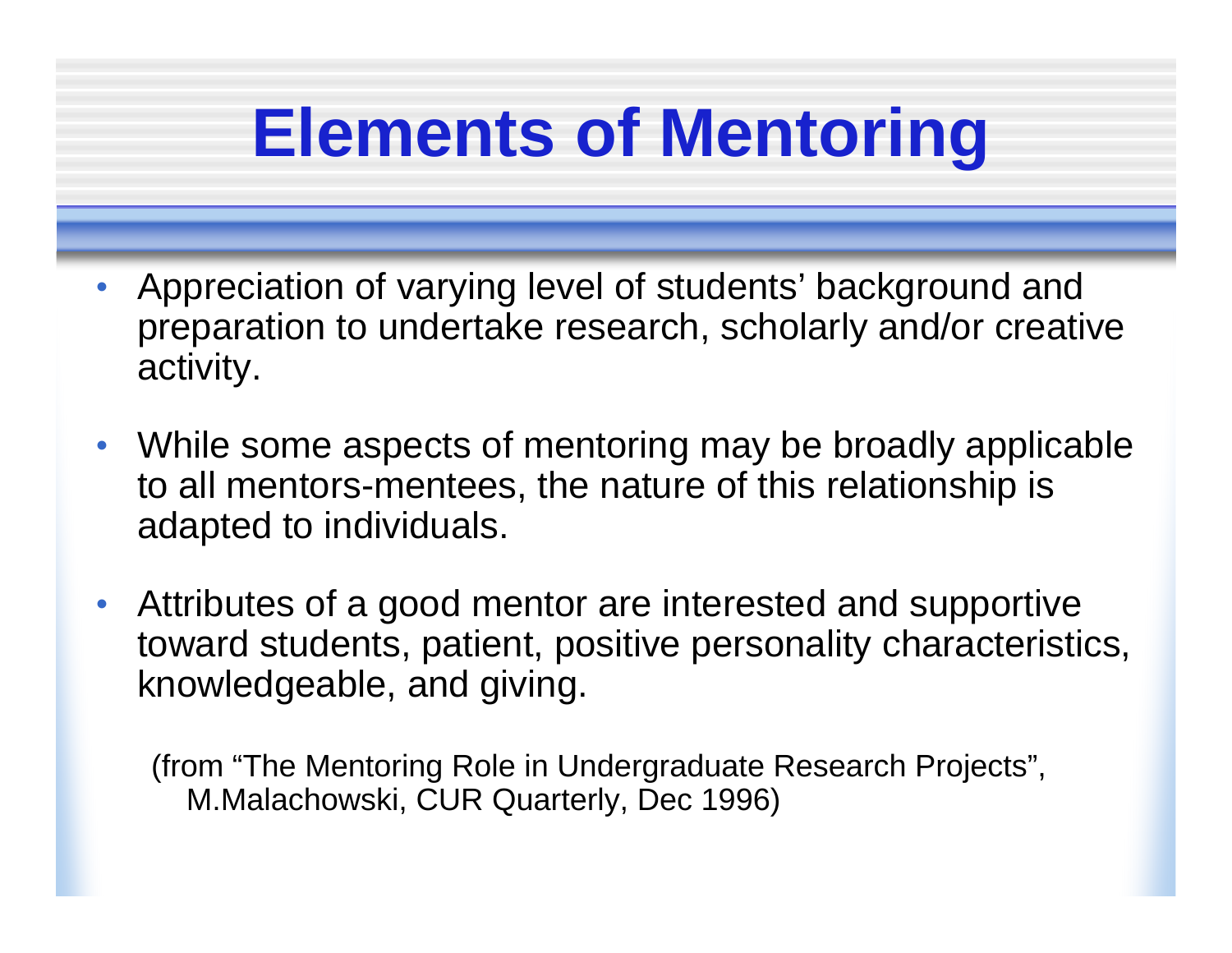## **Stages of Mentoring**

- $\bullet$  Initiation Stage - mentor largely directing the student, providing the necessary background so that the student understands the significance of the problem. It also involves project planning and is a time when the faculty mentor and student build trust and set expectations. This stage includes frequent face-to-face meetings between the student and the mentor.
- Cultivation Stage mentor and student interactions are greater and more equal. The student starts taking 'ownership' of the project. The frequency of meetings will be less than the initiation stage, but are regular and at a frequency that ensures that the student and mentor are meeting to discuss progress, changing direction(s) of the project, emerging ideas, etc.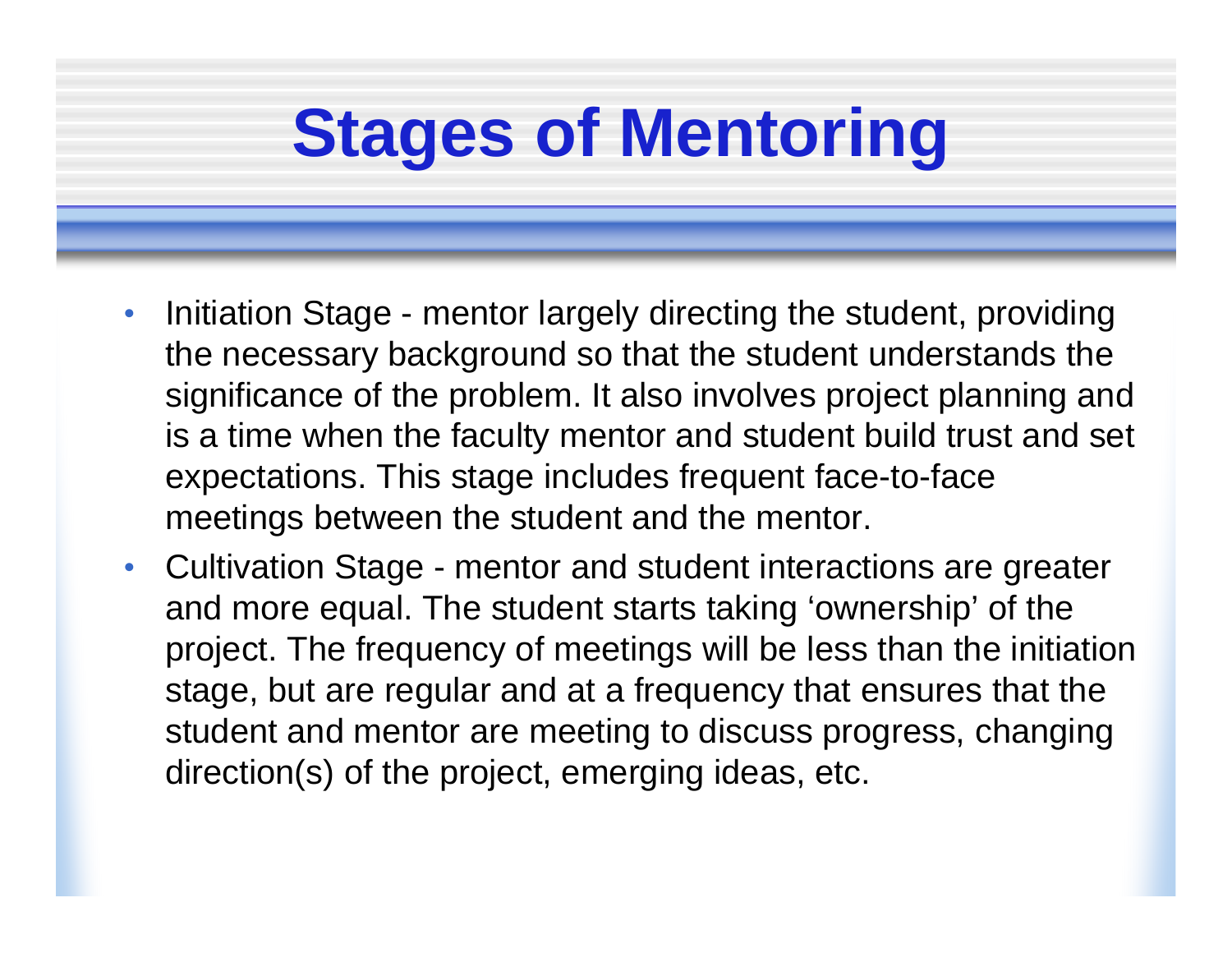# **Stages of Mentoring (cont.)**

- Transformation Stage the student requires less day-to-day guidance and the student is taking over running the project. The mentor provides feedback and advice. The student and mentor may begin to interact more like collaborators.
- $\bullet$  Separation Stage - the student works even more independently and the mentor embraces more of the student's decisions. The mentor may be able to move onto other project(s) and work with other students.

(from "The Mentoring Role in Undergraduate Research Projects", M.Malachowski, CUR Quarterly, Dec 1996)